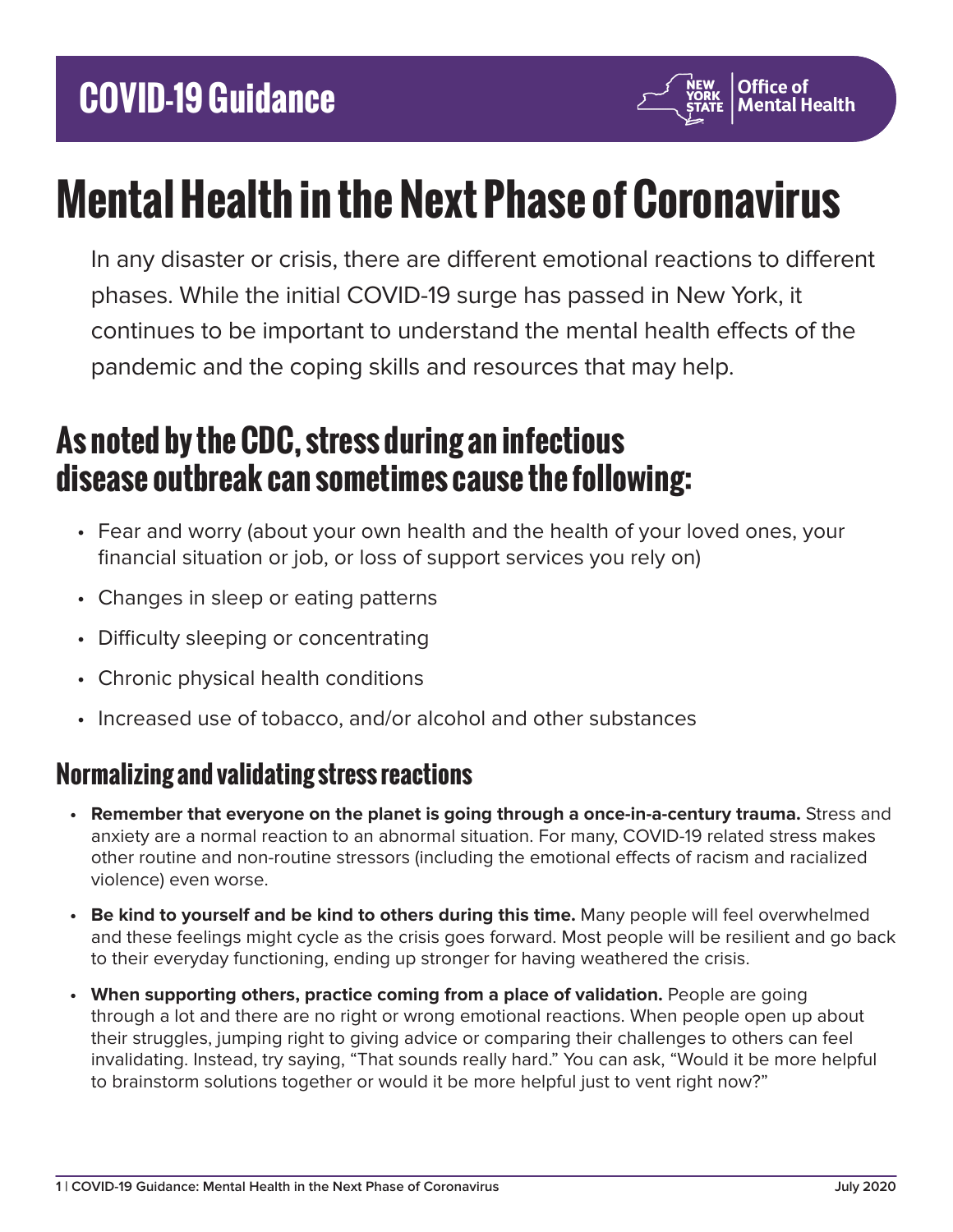## **Adjusting to a new normal**

- **• Think about new opportunities that weren't available before.** Many of the things that may have brought you happiness, purpose, or structure are different now, and they may be different for a long time. Instead of living around the vacuum of your previous life activities, consider filling the space with new activities and opportunities.
- **• Consider trying a few new hobbies.** Hobbies have been shown to have a positive impact on mental health. Commit to trying anything that sparks a tiny bit of interest. You may find a new passion.

Here are some ideas:

- ✓ Puzzles
- ✓ Drawing
- $\vee$  Learning a new language or musical instrument
- ✓ Video games
- ✓ Gardening
- ✓ Baking
- ✓ Exercising
- $\sqrt{ }$  Digitizing old photos
- ✓ Board games
- ✓ Zumba
- ✓ Meditation
- **• Assess if there is anything you've learned about your commitments during this pause from regular life.** Are there social or extracurricular commitments that don't seem like big losses when removed from the schedule? Is there a new virtual connection that you want to keep? Focusing only on when things get "back to normal" might keep you from seeing small positives in what is happening now.

#### **Staying connected**

- **• Connecting to others is one of the best things you can do for your mental health.** It also helps others. Think about how to reach out to someone, reach back to someone who has contacted you, or find new, safe ways of socializing. Set a small goal, like texting a different person each day or waving to someone on your daily walk.
- **• Remind yourself that small steps are all that is necessary to make a big impact.** You may feel pressure to make a big gesture when reaching out to someone you haven't connected with in a while. Most likely, they will appreciate a call, text, postcard, or even a meme.
- **• Find ways to support others.** Reach out to those who might be affected most, especially by grief, illness, job loss, family conflict, etc. Though it may feel uncomfortable to reach out, your outreach might be what helps them get through that day.
- **• If you don't have a community, take this opportunity to become someone else's community.** Leave a note in a mailbox, post on a forum thread online, or pick up the phone to call a long-lost acquaintance.

## **Healthy coping**

**• Practice your healthy coping skills.** Think back to what has gotten you through hard times before. Consider making a list of 5-minute activities you can do to help yourself stay resilient. When you feel down, pull out the list and commit to doing one or more of the activities for 15 minutes. Monitor how you feel before and after.

Here are a few healthy coping tips to consider:

 $\sqrt{ }$  Take breaks from media. Pick a trusted source and check in once a day or at another set interval. Other than that, try to unplug from media.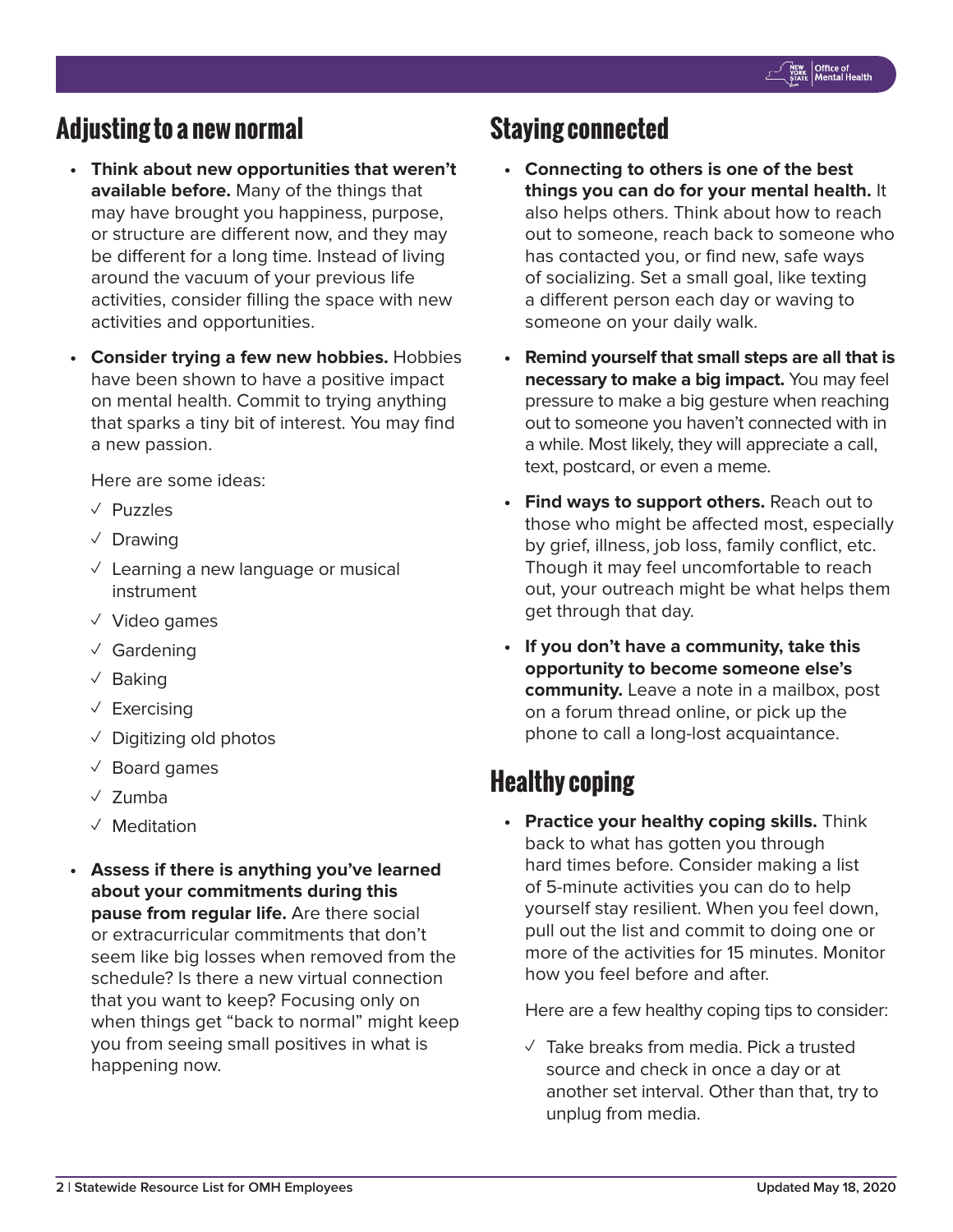- $\vee$  Exercise. Moving your body regularly is helpful for your body and for your mind.
- $\sqrt{ }$  Make it a priority to have regular, nutritious meals. Try to keep healthy snacks like fruits and vegetables around for snacking.
- $\sqrt{2}$  Set a bed time and wake time on a regular schedule and keep a relaxing routine prior to sleep.
- ✓ Practice relaxation strategies such as deep breathing and meditation.
- $\sqrt{ }$  Keep your mind busy. Instead of avoiding thinking about something, find something else to focus on, like learning a new skill or engaging in a conversation about a non-COVID topic.
- $\vee$  Practice gratitude, for example by making a goal to jot down 3 small positive moments at the end of the day.
- $\vee$  Connect to nature. Getting outside in the fresh air, even for a few minutes each day, is good for your mental health.

# **Assessing risk**

- **• Know the facts.** As restrictions on socializing are lifted, it is common to feel paralyzed with anxiety and doubt. Not having enough information and having too much information are both scary. Find a trustworthy source of information and tune out other sources.
- **• Spend some time with yourself and your family thinking about your personal tolerance of risk.** Do you have underlying health conditions or an immuno-compromised loved one? Do you have responsibilities and roles that make it critical for you to be out in public? Consider making rules for yourself to refer to (e.g. I will socialize outdoors, but not indoors, or I will socialize with my neighbors but not anyone else right now) so that you don't have to re-make the decision every time. Just refer to your rules instead.

**• Take a harm reduction approach instead of an uncompromising, all-or-nothing approach.** Think about how to reduce your risk in any given situation. For example, if you are in a situation where you can't keep six feet of distance and may have to interact with others, wearing a mask can help make the situation safer. Anticipate that you may feel pressure to reduce your precautions. Rehearse what you might say in response to someone who questions your decisions.

# **Helping children and adolescents cope**

Children and adolescents respond to stress in different ways. Parents and caretakers can look out for signs of stress including:

- $\sqrt{ }$  Difficulty with attention and focus
- $\vee$  Changes in eating or sleeping
- $\sqrt{ }$  Avoiding activities, especially activities they previously enjoyed
- $\checkmark$  Somatic/physical symptoms, like headaches, stomachaches, etc.
- $\sqrt{ }$  High level of worry and rumination
- $\sqrt{\ }$  Sadness, irritability, and anger
- $\sqrt{ }$  Seeming to lose attained skills, such as having more toileting accidents
- ✓ Use of substances

Parents and caretakers can help children and adolescents cope with this stress in many ways:

- **• Validate your child and let them know it is normal to feel sad, scared, or mad sometimes.** Remind them that they won't always feel that way.
- **• Help them remember how they've gotten through hard times in the past.**
- **• Keep lines of communication open with your child.** Talk openly and bring up difficult topics even if your child doesn't.